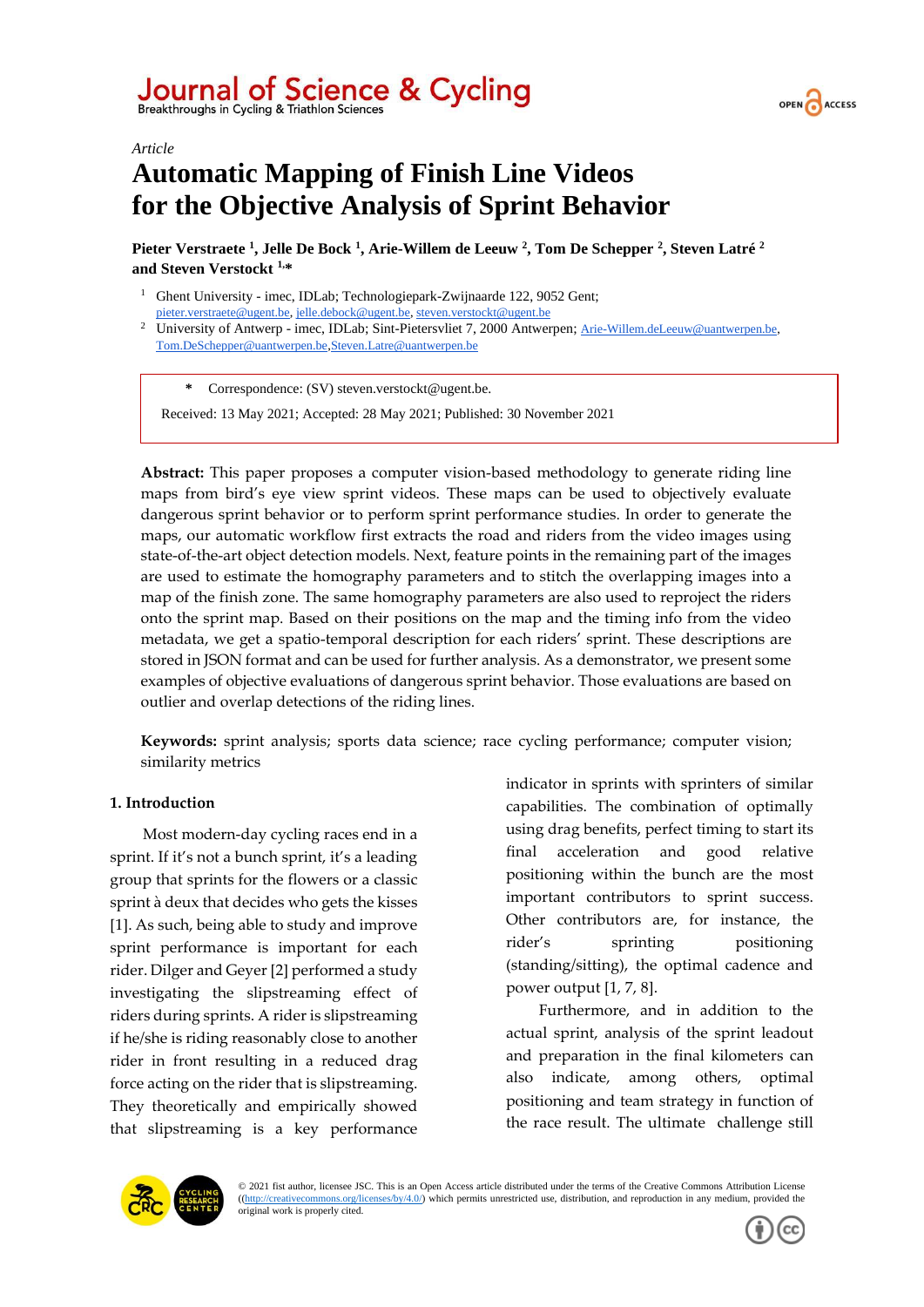lies in the understanding of why, or why not, a rider did achieve success, and how this can be improved. As detailed sensor information is often not publicly disclosed, and cannot capture all contributors (e.g., positioning, leadout), an analysis of video footage seems worthwhile.

Sprints sometimes are also marred by crashes and dangerous riding behavior, impacting the sprint result of some of the riders. A study of Lybbert et al. [3] investigated the implications of changing the position where the *red flag rule (RFR)* is applied from one kilometer to three kilometers from the finish line. The RFR can be defined as the point from the finish line where incidents or mishaps do not influence a rider's cumulative general classification time. They found that shifting the red flag rule to three kilometers did not significantly reduce the amount of crashes in the final sprint kilometers and even suggested that it might in some circumstances even induce greater risk taking by the sprinters as they *felt protected by the RFR*. This study teaches us that it is still very relevant to investigate the bunch dynamics and possible incidents in the last few hundred meters of the race. This is usually the point where sprinters reach their top speeds. Having tools to objectively study these incidents and visualize them in an easily consumable way can facilitate the work of race jury and improve safety in future races (e.g., by making riders more aware about the impacts of their riding behavior). Furthermore, this technology can help the UCI to become more consistent in its judging of violations of rule 2.3.036. This rule states that "*riders shall be strictly forbidden to deviate from the lane they selected when launching into the sprint and, in so doing, endangering others".* Today, it is still the race jury that will - rather subjectively - decide if a rider has done something wrong. A tool that can assist them by flagging outliers (~ abnormal sprint behavior) and showing them similar historical sprints with its decisions that were taken then, would definitely improve the interpretation of the rule. As such, the tool can also be considered as a kind of second opinion for the race jury.

The main aim of our work is to demonstrate that mapping bird's eye view video images onto a sprint map allows us to generate spatio-temporal data of rider positions that can then be used in performance, storytelling and safety studies. Similar computer vision-based mapping methodologies have been studied in literature [4-6], however, we are the first applying them on bird's eye view sprint videos.

The remainder of this paper is organized as follows. Section 2 introduces our dataset and the general architecture of our mapping tool. Furthermore, it discusses each of the mapping tool's building blocks in more detail: road/rider segmentation, feature extraction, mapping and riding line generation. Subsequently, Section 3 shows some mapping and riding line results and demonstrates how they can be used to objectively evaluate dangerous sprint behavior. Those evaluations are based on dynamic time warping based similarity detection of the riding lines. Next, Section 4 lists our major findings, and the practical application of our tool is discussed in Section 5. Finally, Section 6 lists the conclusions and points out directions for future work.

## **2. Materials and Methods**

# *2.1 Bird's eye view sprint video dataset*

In order to generate accurate sprint maps with rider positions our method needs bird's eys view videos of finish lines - this is the only prerequisite of the proposed approach. A challenging World Tour races dataset of approximately 100 bird's eye view finishing line videos of the past five years was created to test our approach. Since we aim for a generic solution that is widely applicable and can be used with no/minor modifications, it is important that the dataset is representative and covers the majority of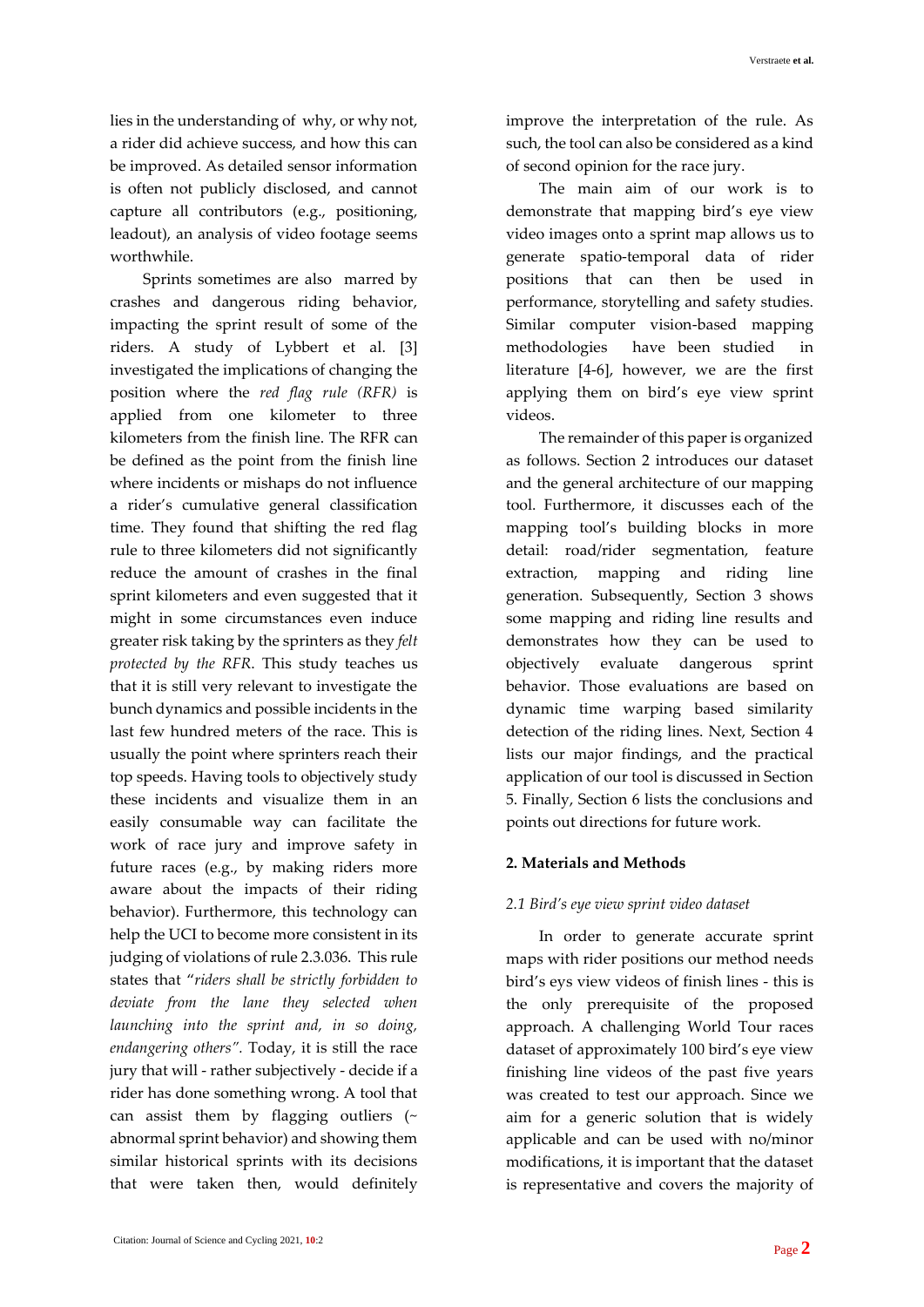finish line types. As can be seen in Figure 1, our dataset contains sprints with different characteristics, e.g., shot in rural/urban environments, with different zoom levels, varying weather/lighting conditions and with/without spectators. An evaluation on this dataset will provide us a good estimate of how it will perform on the majority of recent sprints.



*Figure 1. Sprint maps (~ stitched bird's eye view video images) with different characteristics/context - selected from our dataset of 100 recent sprints.*

## *2.2 Sprint map/data generation pipeline*

Each bird's eye view finish line sprint video will be analyzed using the pipeline proposed in Figure 2. First, we extract the road and riders from each video image using a Detectron2 based model<sup>1</sup> that is trained to detect these types of objects. Static elements, such as broadcaster logos and timing info, are also masked (and not further taken into account) using a background subtraction method. Once all these objects have been removed, the remaining part of the image is used to find feature correspondences between the image and the sprint map. Different feature point detectors and descriptors have been tested/evaluated. Out of these tests, the Scale Invariant Feature Transform (SIFT) [10] came out as the one with the best performance and accuracy. Based on the feature point matches, we can estimate the geometric transformation parameters to stitch the image to the sprint

map. Using the same transformation parameters, rider positions can be transformed to sprint map coordinates. Those coordinates - in combination with the timing info - can be used to study the sprint behavior of each rider. This spatio-temporal rider data is stored in JSON format and can easily be used as input in different types of studies/analyses.

Important to mention is that in order to have an indication of the speed of the riders, the pixel per meter ratio of the sprint map needs to be known. Based on the finish line detection - and more specifically its width ( which is fixed in World Tour races as a 4cm black line enclosed within two white bands of 34cm each, as defined by UCI [10]) - we can calculate this ratio. The finish line detection will also allow us to link the rider detections to the stage results and identify which rider corresponds to which detected riding line.





#### *2.3. Road and rider segmentation*

Both the road and rider segmentation make use of Detectron2 (developed by Facebook AI Research and implemented in PyTorch) and have been trained on a dataset of annotated images with road surface and rider segmentations. The image labeling/annotation was done using the VGG

<sup>1</sup> <https://github.com/facebookresearch/detectron2>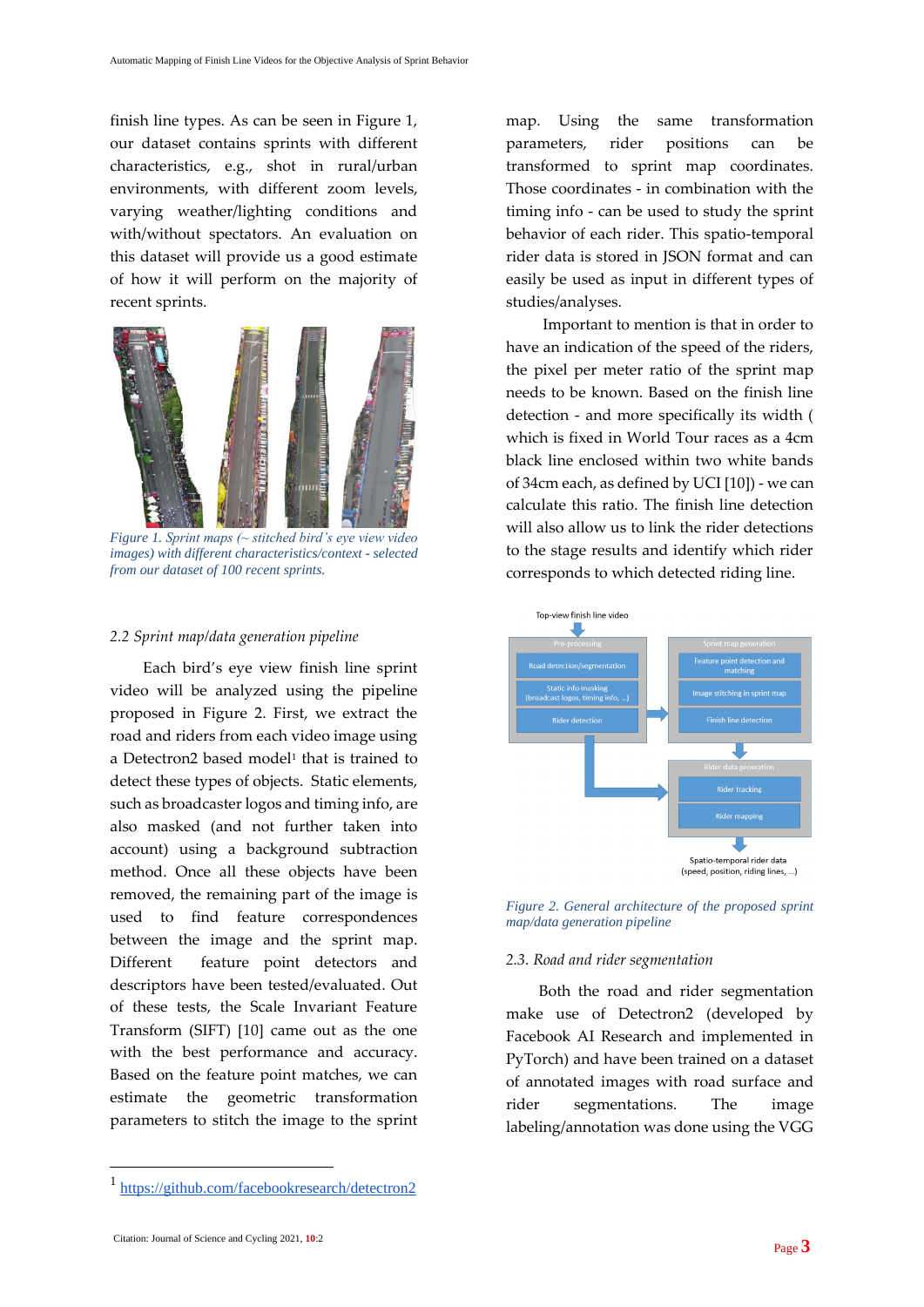image annotator<sup>2</sup> . In order to train the models, the dataset was also split into a training and test set. All details of the dataset can be found in Table 1.

**Table 1.** Characteristics of our road and rider segmentation dataset.

 $\overline{a}$ 

| <b>Type</b>                                     | #training<br>images | #test<br>images | #training<br>labels | #test<br>labels |
|-------------------------------------------------|---------------------|-----------------|---------------------|-----------------|
| Rider                                           | 432                 | 95              | 2139                | 357             |
| Road<br>surface                                 | 432                 | 95              | 432                 | 95              |
| Both<br>the<br>road<br>and<br>rider<br>instance |                     |                 |                     |                 |
| segmentation are built using the pre-trained    |                     |                 |                     |                 |
| mask renn R 50 FPN 3x model [12]<br>This        |                     |                 |                     |                 |

segmentation are built using the pre-trained  $3x$  model  $[12]$ . This model was chosen because it trains fast and has the best speed/accuracy ratio. Learning rate was set to 0.0025 for both classes and the amount of iterations was set to 10000 and 15000 for rider and road objects respectively. The segmentation precision for both classes is above 0.9. Figure 3 and Figure 4 show segmentation results for road and rider segmentation respectively.

> parameters, rider positions are also transformed to sprint map coordinates.

## *2.5. Rider data generation*

Based on each rider's projected positions on the sprint map, we can visualize the rider's trajectory on the map and generate statistics/insights about it.



*Figure 2 3. Road segmentation result* For each detected rider, the bounding box of the segmented region is

used to estimate the position of the rider. Currently, the center of the bounding box is used as the rider position - future work will focus on optimizing this, (e.g., by using the center of the rider's helmet as detected rider location). Riders are also tracked across consecutive video frames. This is done by the



*Figure 4. Rider segmentation results*

SORTalgorithm [11] which uses the position of a rider in the past frames to estimate the new position in the current frame. Based on the estimated and detected positions, each rider is associated with its correct identifier.

## *2.4. Sprint map generation*

The sprint maps are generated iteratively by i) finding SIFT feature correspondences between each new image and the already existing sprint map, ii) estimating the geometric transformation parameters to stitch the image in the sprint map using random sample consensus (RANSAC), and iii) stitching the images in the sprint map. An example is given in Figure 5. Using the same transformation



<sup>2</sup> <https://www.robots.ox.ac.uk/~vgg/software/via/>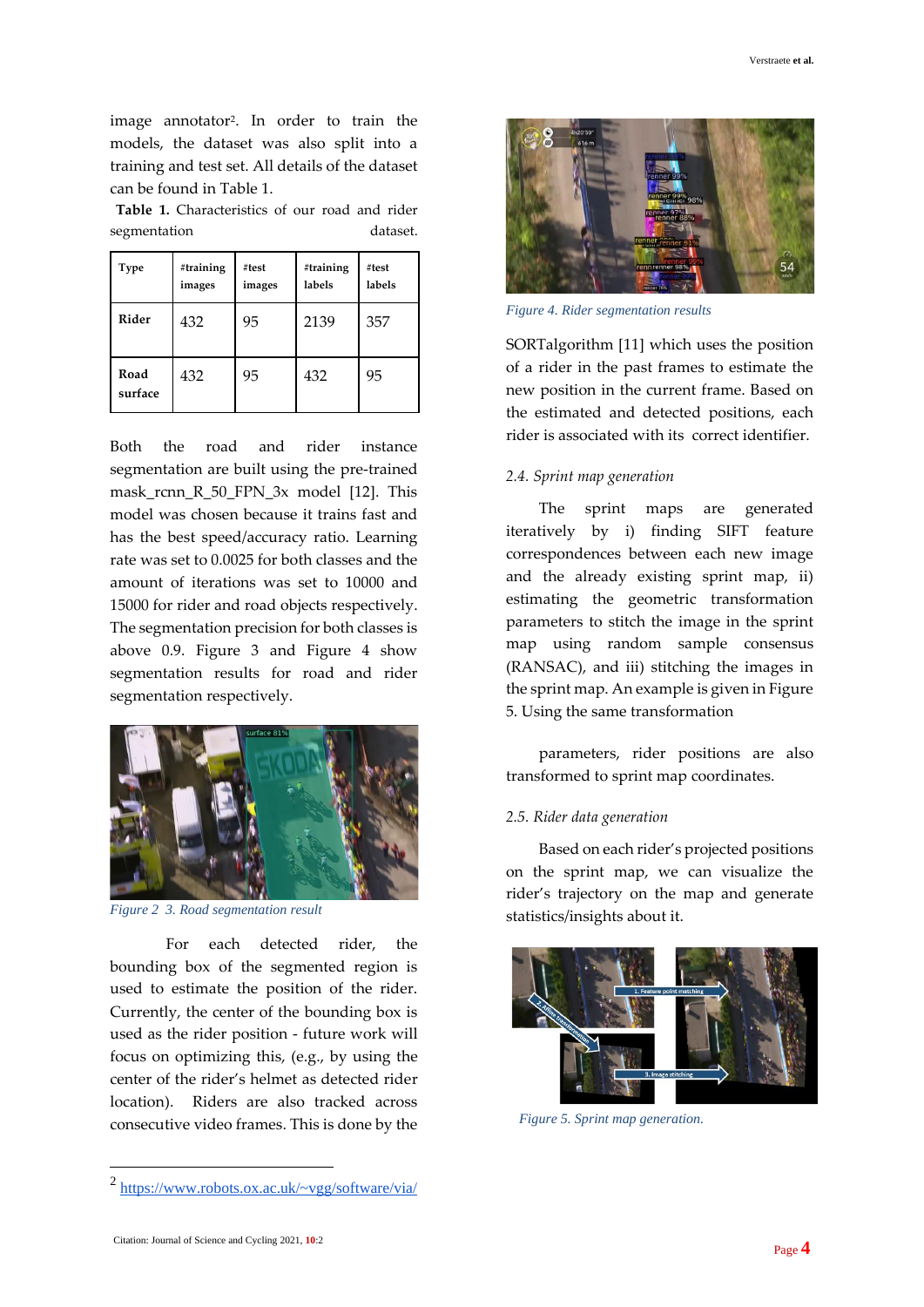#### **3. Results**

Our main objective was to generate a sprint map on which we can study the spatiotemporal evolution of riders in a sprint. As an example, Figure 6 shows sprint lines for the 2019 Vuelta stage 4 to El Puig.



*Figure 6. Sprint map for 2019 Vuelta stage 4 to El Puig*

Subjective evaluation of the sprint maps shows that our method definitely has potential to study sprint behavior. However, a decent objective evaluation is needed to correctly measure its correctness/accuracy. We are currently exploring several strategies, such as analyzing the smoothness of the

generated riding lines and speed curves, comparisons with Strava sprint results and matching with satellite images. Figure 7 shows the idea behind the latter approach and also highlights some issues that need further research. The skew error and aspect ratio differences between the sprint map and the satellite image, for example, is most probably due to the camera orientation which is not perfectly vertical (i.e., slightly oblique). Post-processing the sprint map using a feature point matching- based transformation with the corresponding satellite image could be a solution to fix these issues.



*Figure 7. Comparison of sprint map and satellite image for 2021 Oxiclean Classic Brugge - De Panne.*

The speed curves, shown in Figure 8, show the pixel distance of riders between consecutive images for the Giro 2020 stage 3 that finished in Orbetello. As can be noticed, the pixel distance is decreasing when riders get closer to the finish. It is possible that there was indeed a speed drop in the last meters (should be checked in Strava results), but a stitching error (e.g., due to a non-vertical camera angle as discussed before) can also cause such effects. Further research is needed to check what is really going on and will be part of our future work. The quadratic curve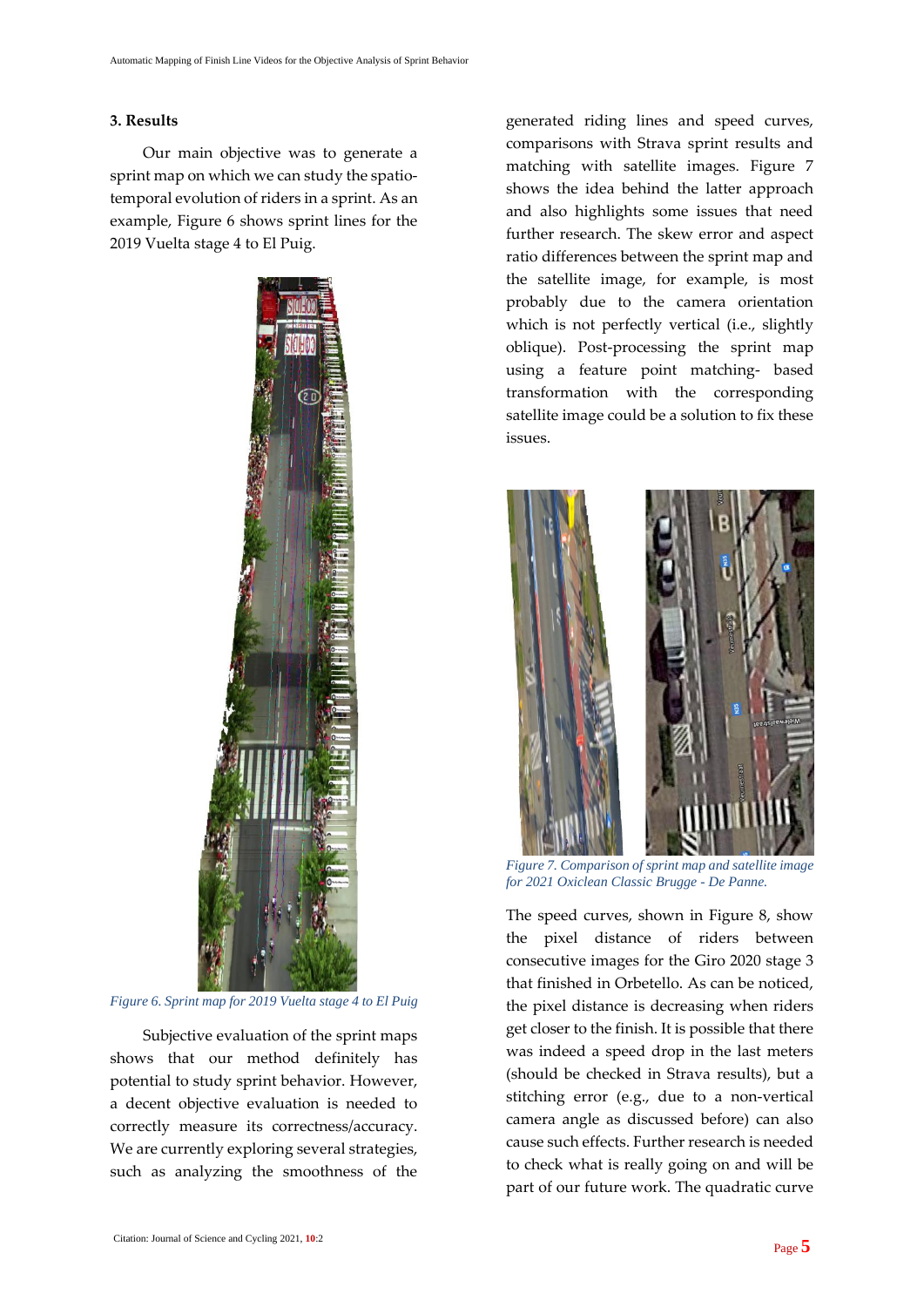fit error for these speed curves is 2.01-pixel distance. This might be further improved by more accurate rider segmentation and localization. The impact of this error on the real speed/location calculations is dependent on the actual real-world distance of a pixel (and the height from where the images were shot).



**Figure 8.** Speed curves for Giro 2020 stage 3 that finished in Orbetello.

## **4. Discussion**

The proposed methodology is a first step towards objective analysis of sprint behavior. Preliminary results show that it performs best on a continuous stream of bird's eye view video images shot at constant speed, fixed angle and with no zooming effects. These instructions can, for example, be given to the broadcast helicopter/VAR to include it into their race coverage/logging protocols. Other possible improvements, such as optimizing the rider's segmentation/localization and improving our evaluation mechanisms, have been discussed in the previous section and will also be part of future work.

## **5. Practical Applications.**

#### *5.1. Objective evaluation of sprint lane deviation*

If a detected riding line shows deviating behavior and blocks/impacts another riders' line we can automatically flag it as dangerous riding behavior. This can serve as a trigger for the race jury to further investigate this rider's sprint. As an example, we demonstrate our method on video footage of the Giro 2020 stage 3 that finished in Orbetello. In this stage, the Italian rider Elia Viviani was disqualified from the stage as a result of dangerous sprint behavior. The sprint map for this stage is shown in Figure 9.



*Figure 9. Giro d'Italia - Stage 3 (Orbetello) - Viviani's dangerous riding behavior impacts the riding lines, as can be seen in the abrupt change of them.*

Based on the detected rider positions on the sprint map, our algorithm flags riders that change direction and in doing so block the predicted future position of those that are just behind them. The first step of this algorithm consists of predicting the missing rider positions, as not all riders are always present/detected in each frame. We interpolate between the known positions of the rider taking into account the timestamps of those positions. Subsequently, we analyze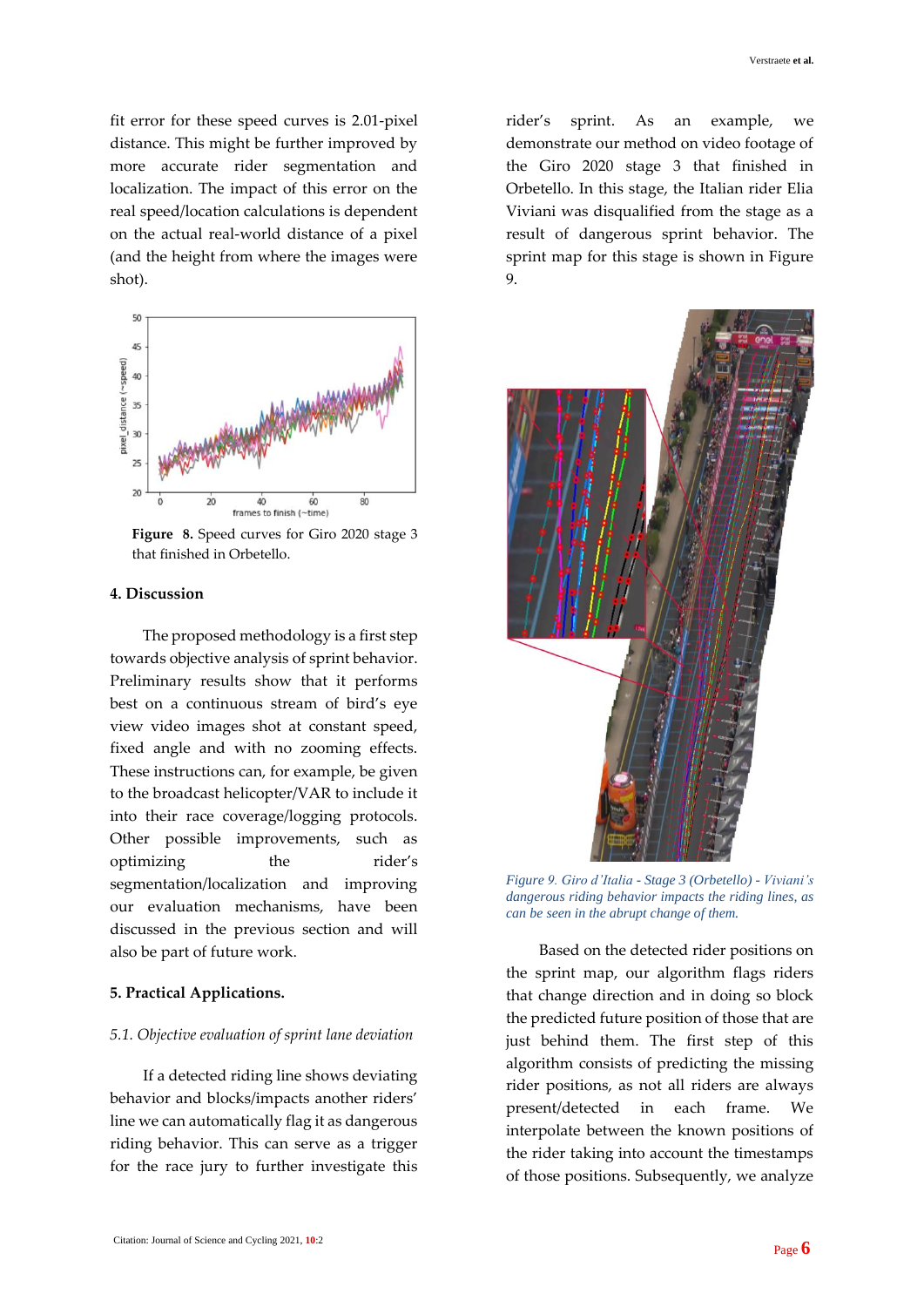the riding line angles over time. As can be seen in Figure 10, the riding angles in the Giro 2020 stage 3 indicate an abrupt change for some riders at 50 frames from the finish. Further inspection of those riders' positions and distances to other riders, which is the next step, can then highlight if someone is doing an unallowed manoeuvre. For the Giro 2020 stage 3, we found that one rider (= Viviani) was blocking another rider - his distance to the predicted position of a rider behind him was close to zero, after deviating from his line (as can be seen in Figure 11).



*Figure 10. Riding angles of Giro 2020 stage 3. An abrupt change can be detected at 50 frames (~measuring points) from the finish.*



*Figure 11. Giro d'Italia - Stage 3 (Orbetello) - Viviani's dangerous riding behavior impacts several riders that are just behind him.*

#### *5.2. Sprint performance*

The second useful application consists of a sprint performance examination. To assess this performance, we transform the data into numerous variables that we believe have an impact on the result of a rider in a sprint. First, we assign a race position to the riders in all frames and by using the position of the finish line, we also determine the final result of each rider. Second, we consider the velocities and accelerations of the sprinters throughout the sprint. Rather than focussing on the absolute values, we will consider relative values of these variables to allow for a comparison of sprints on different terrains. Third, we also consider position variables, such as the position on the road with respect to barriers or position line characteristics.

In future work, we will apply different Machine Learning techniques to explore whether there are patterns in the bunch sprints. Here, the main goal is to find the similarities between the winners of the bunch sprints. In particular, we will investigate which of the aforementioned variables have the greatest impact on the performance.

# *5.3. Other sports*

Line choice and analysis is also useful in other sports/disciplines. In road cycling the sprints are the most suited for the line analysis, but in other disciplines such as cyclocross or cross-country mountain biking other parts from the race can be analyzed as well. In those disciplines, the start is often also important to get a good positioning before the first course feature. The first seconds of these races are usually characterized by lots of position changes and different riding lines spread across the width of the road. Also riding lines in technical features such as sandpits, descents, barriers and technical corners are suited for further analysis. Figure 12 shows an example of such a video tracking analysis of a pro race of the 2021 Cyclocross season. As can be observed, the green riding line is exiting at the other side of the track (compared to the blue and orange riding line). With a transformation matrix to map video coordinates on *real life* coordinates, an indicative speed for each of the riding lines could be provided. The example shown in Figure 12 is the result from a single camera source analysis, but by combining and stitching video frames from multiple camera sources positioned across the segments more detailed course analyses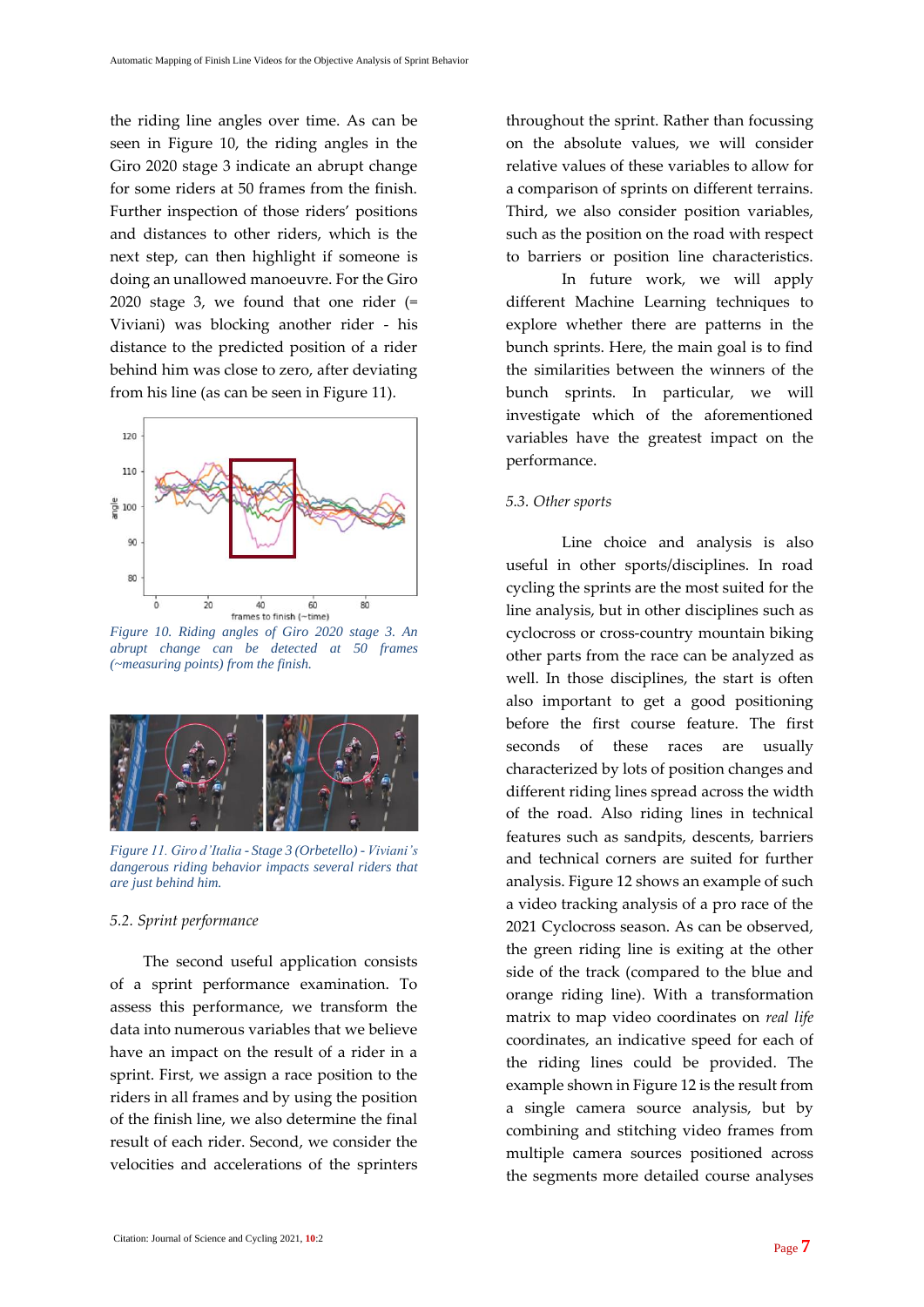could also be performed. Similar importance of the start can also be found in BMX and Motocross where the riders typically start from behind starting gates. Often those first tens of meters of the track, typically downhill off a ramp or slope, are crucial for the remainder of a race. Hence, rider line analysis might also be relevant here, especially in combination with the typical high speeds that are achieved. Comparable conditions can also be found at the start of Formula One races. Those first rounds tend to be quite hectic with a lot of overtaking maneuvers that quite often result in crashes in the early stages of the race. Finally, line analysis can be applied in several skiing or snowboard disciplines, where optimal cornering is very important.



**Figure 12**: Riding lines analysed of top 3 riders in the sand pit zone of a pro cyclocross race.

## **6. Conclusions**

In this paper, we performed an automatic sprint line detection on bird's eye view video footage shot by helicopters. These video frames are analyzed by a series of computer vision algorithms. Riders, road and broadcaster logos are detected on each frame. Riders are tracked across frames using a SORT object tracker. To visualize and summarize the gathered information, the separate frames are stitched together using a SIFT feature matcher that defines the geometric transformation that needs to be applied on a certain frame to geospatially stitch the frames into a final finishing straight.

The proposed methodology is very useful for further use in applications such as video referee assistance, sprint performance analysis or historical sprint similarity. In the future we aim to further extend the stitched sprint lines with rider GPS data and/or satellite data of the finishing straight to further understand the peloton's behaviour in the last few hundred meters.

This work was partly funded by the DAIQUIRI project, cofunded by imec, a research institute founded by the Flemish Government. Project partners are Ghent University, InTheRace, Arinti, Cronos, VideoHouse, NEP Belgium, and VRT, with project support from VLAIO under grant number HBC.2019.0053.

## **References**

- 1. The all-important final meters: the sprint. (2021). Retrieved from [https://cyclinglab.cc/en/the-all](https://cyclinglab.cc/en/the-all-important-final-meters-the-sprint/)[important-final-meters-the-sprint/](https://cyclinglab.cc/en/the-all-important-final-meters-the-sprint/)
- 2. Dilger, A., & Geyer, H. (2009). The dynamic of bicycle finals: A theoretical and empirical analysis of slipstreaming. Economic Analysis & Policy, 39, 429-442.
- 3. Lybbert, T. J., Lybbert, T. C., Smith, A., & Warren, S. (2012). Does the Red Flag Rule Induce Risk Taking in Sprint Finishes? Moral Hazard Crashes in Cycling's Grand Tours. Journal of Sports Economics, 13(6), 603–618. <https://doi.org/10.1177/1527002511412077>
- 4. Monier, E., Wilhelm, P., & Rückert, U. (2009). A computer vision based tracking system for indoor team sports. In *The fourth international conference on intelligent computing and information systems*.
- 5. Nie, X., Chen, S., & Hamid, R. (2021). A robust and efficient framework for sports-field registration. In *Proceedings of the IEEE/CVF Winter Conference on Applications of Computer Vision* (pp. 1936-1944).
- 6. Ghanem, B., Zhang, T., & Ahuja, N. (2012, March). Robust video registration applied to field-sports video analysis. In *IEEE*